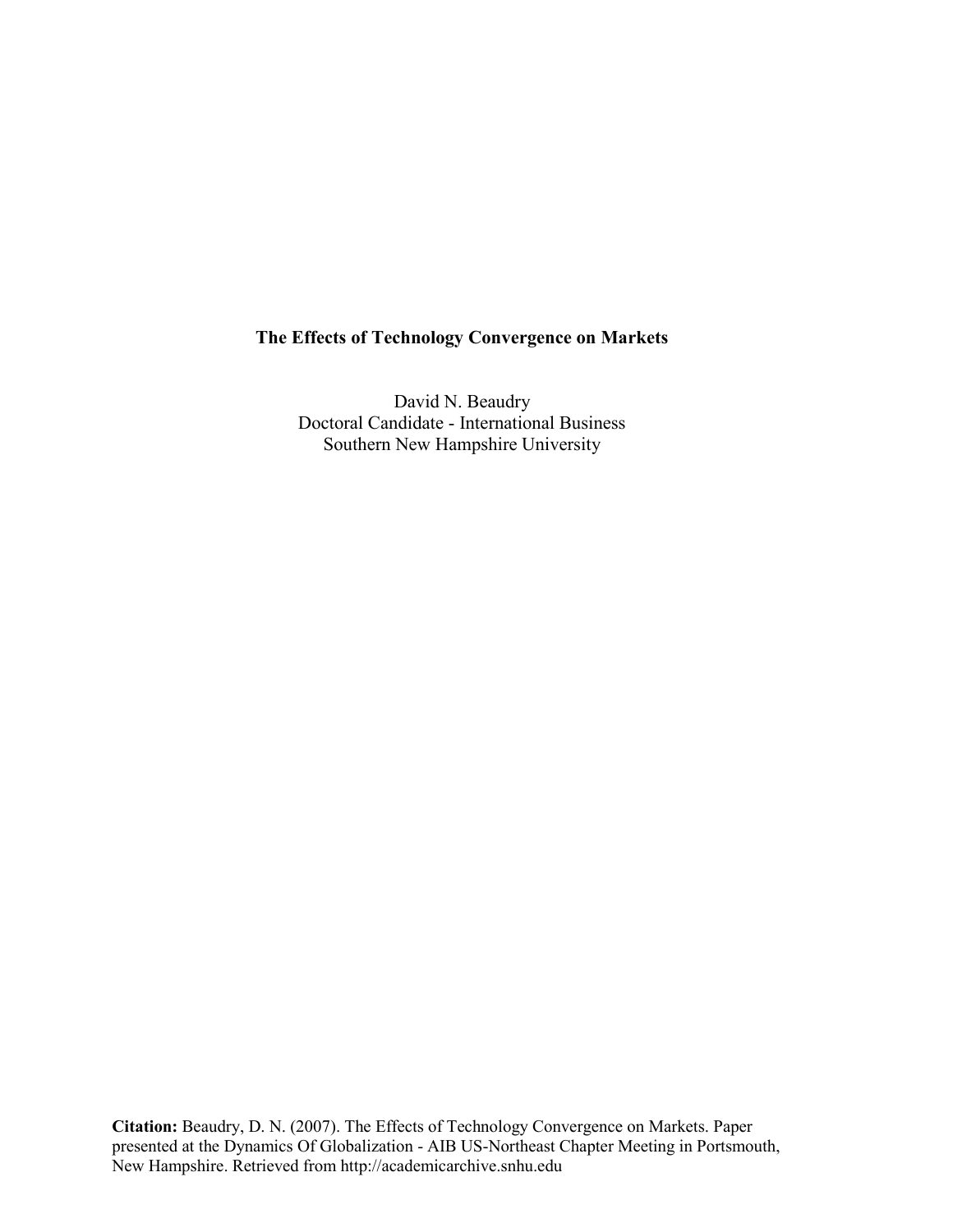## **Executive Summary**

Technology Convergence is more than a buzz word. Technology Convergence is the combining of two or more different technologies or services to create a new product offering that can disrupt established markets or create new markets when it successfully occurs. A classical example of technology convergence is the automobile, which was created by convergence of a horse carriage with the internal combustion/steam engine to create the horseless carriage and displaced more than the horseless carriage.

The paper is a descriptive study that covers the technology convergence in many market segments including effect in current convergence in Digital Photography and Portable Music Players. The paper also describes examples Medicine, Sports and Commercial segments. It concludes with the observation that it is critically important for firms' future existence to focus some efforts on technology convergence.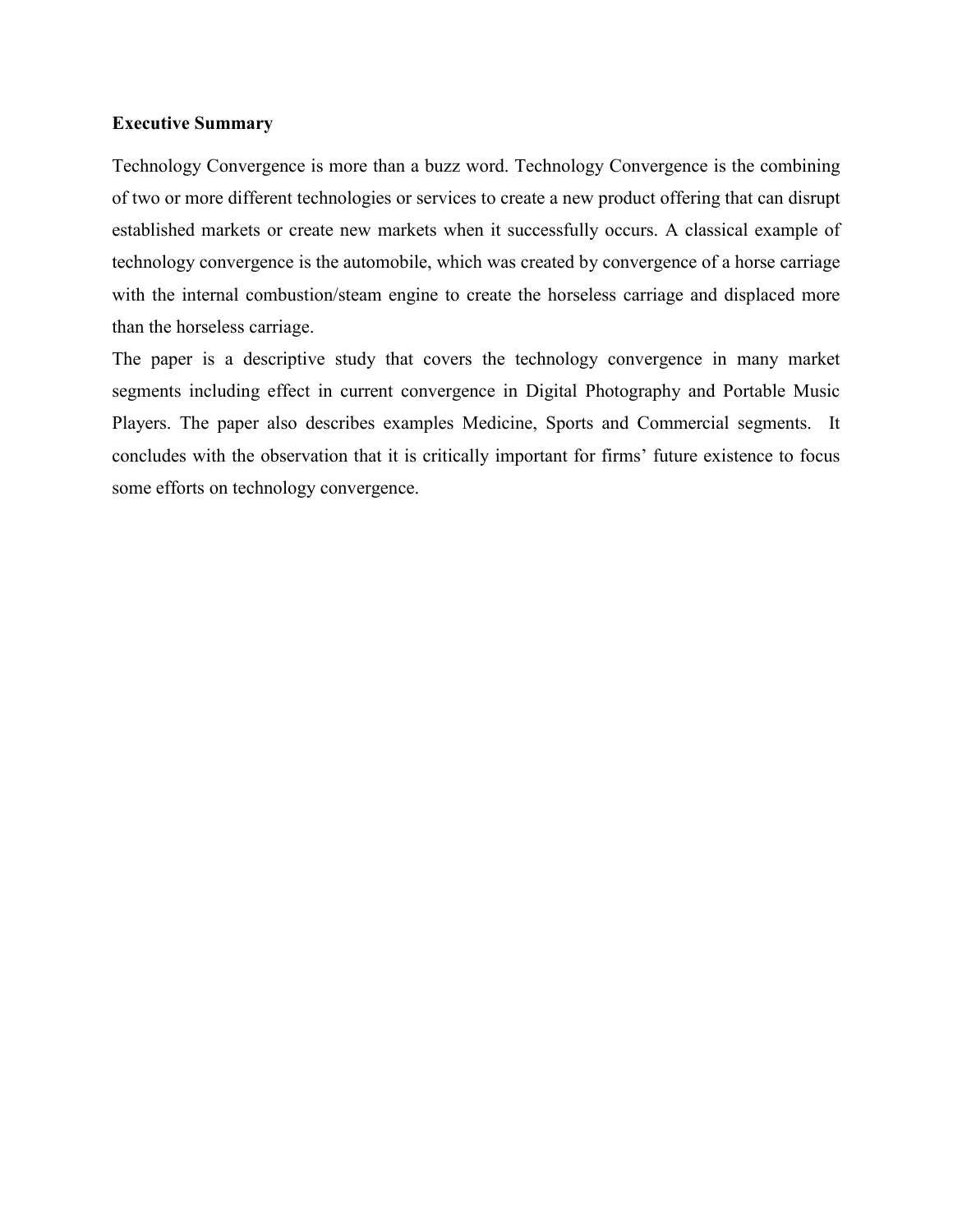# Table of Contents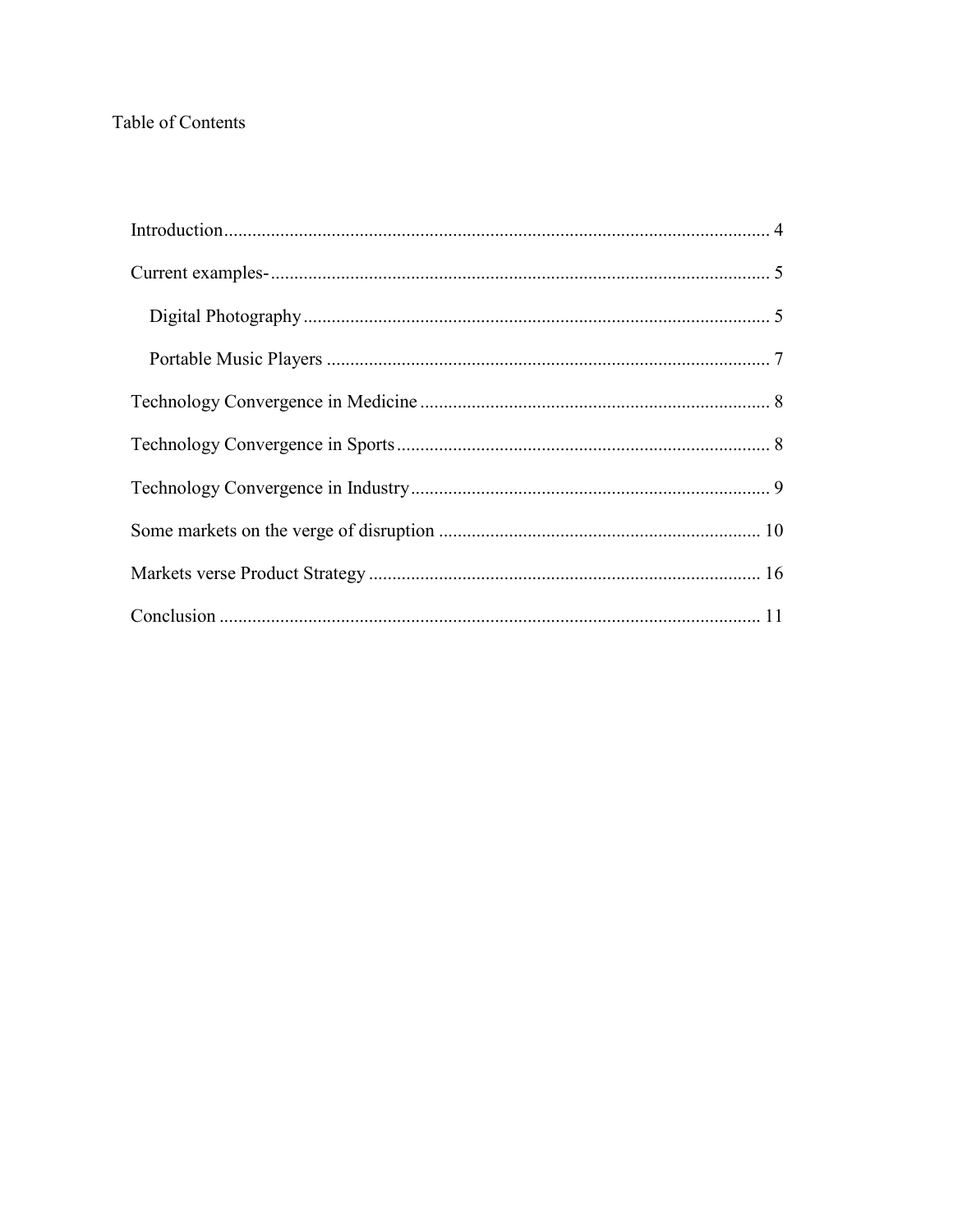### **Introduction**

What is a technology converge? In this context, it is combining of two or more different technologies or services to create a new product offering. (Wind) With a technology converged new product offering a new market is developed which will require a new or revised market strategy. The innovation has caused the user to change their behavior. Within Moore's model of Innovation Types, "Disruptive Innovation" is the very early in the front-end of the model. (See Figure 1.)

Many times when two or more technologies converge a new market comes into existence. When this occurs, a firm needs to recognize the changes in its markets and adapt its strategies or be adversely affected. Convergence can also create a merged market were a product was once considered a commercial product is now blurred into a consumer/commercial product. For example the personal computer (PC) is now both a consumer product and a commercial product. At the lower-end of its price/performance curve is focused on the home PC market and the higher-end is focused on commercial products like servers and workstations.

At a minimum, if a firm does not focus time and effort on following the changes in technology development and convergence within the broad domain of its market sectors then, as history has repeated shown, company will become obsolete. This observation is the bases Clayton Christensen's book titled "The Innovator's Dilemma." Once a firm becomes obsolete, it is reduced to a marginal player and over time, go out of business.

Technology convergence has been going on for a very long time. The modern automobile is a highly innovated product that is an example of technology convergence that initially occurred well over 100 years old. The initial automobile was created by convergence of a horse carriage with the internal combustion/steam engine to create the horseless carriage. As time progressed, the automobile and its infrastructure were established. The automobile replaced the horse and carriage as a main method of on-demand transportation and there is no longer a significant carriage and buggy industry. (See Figure 2.)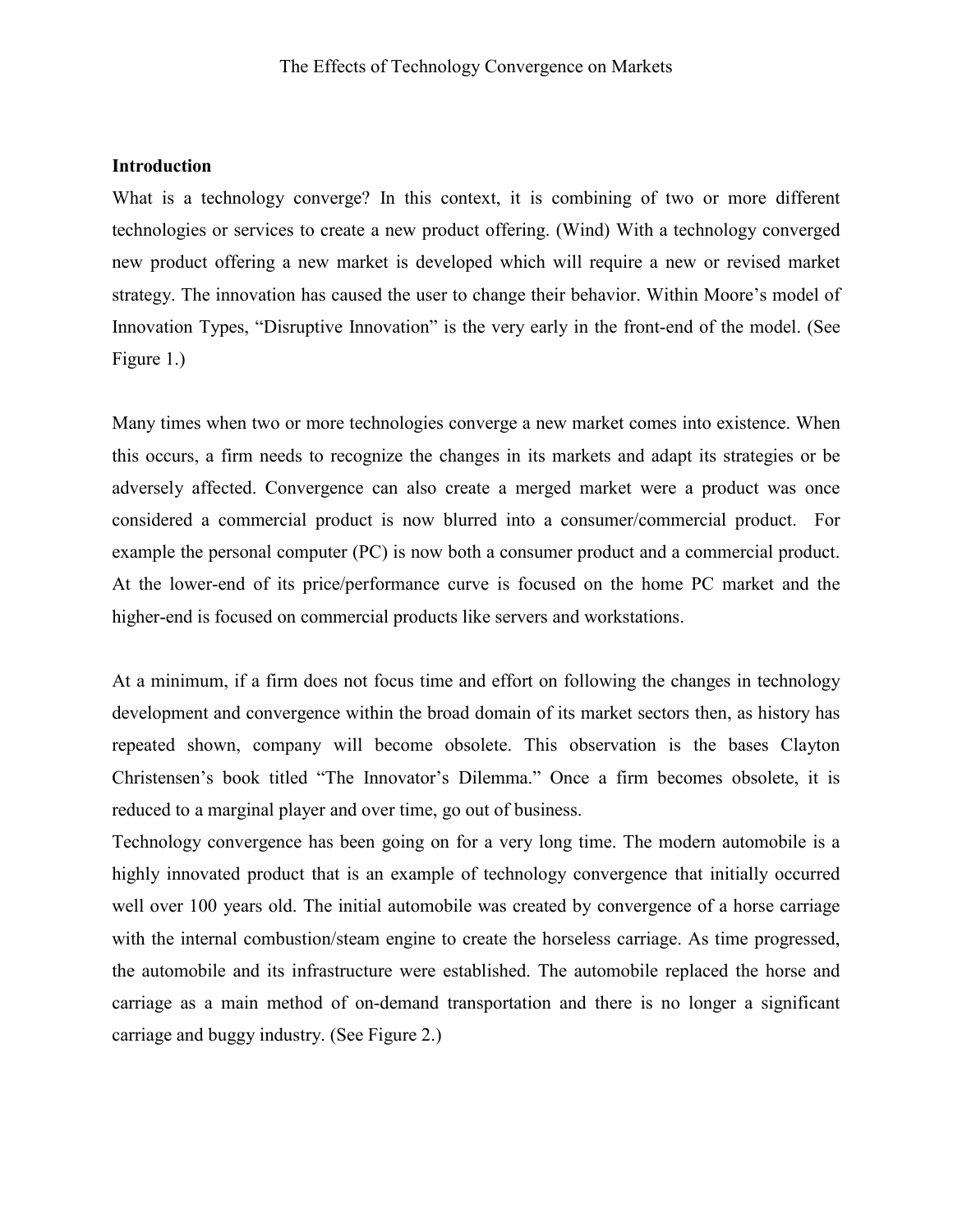#### The Effects of Technology Convergence on Markets

In Theodore Levitt's classical Harvard Business Review article from 1960 titled "Marketing Myopia", he reminds the reader how in the late 1800's the "American railroads enjoyed fierce loyalty among for investments from the European monarchs and Wall Street investors." At the time, there was no other form of transportation that had the agility of the railroads. The railroads had speed, durability, economy and growth potential.

After the automobiles and airplanes were developed, the railroad owners were still confident their mode of transportation was the best and would remain dominate. By the 1930's the markets had changed to the point the railroads were broke and requesting government subsidies to survive.

Within Michael E. Porter's Five Competitive Forces model of the competitive forces that shape industries and market, technology convergence can be classified as a "Threat of Substitutes" (Porter). Why? Technology convergence is the development of an alternative product with improved performance for the same purpose. The development of the horseless carriage was a substitute product that replaced the horse carriage and evolved into a dominate economic development force.

There are many examples of companies have successfully defined and developed the product, but have failed because of barriers to adoption. (Yadav) Apple Computer's Newton PDA is a classic example of a technology convergence that failed. The failure is attributed to the premature product introduction because of competitive pressure. (See Table 1)

## **Current examples:**

### **Digital Photography**

Digital Photography is a disruptive technology which is the merging of film based camera technology with digital image acquisition. This convergence has taken many years to evolve. The initial cameras had low quality pictures, short battery life, were cumbersome and expensive. Over a series of iterations and many years, the picture quality vastly improved as the digital image acquisition sensor improved. A combination of new battery technology and more efficient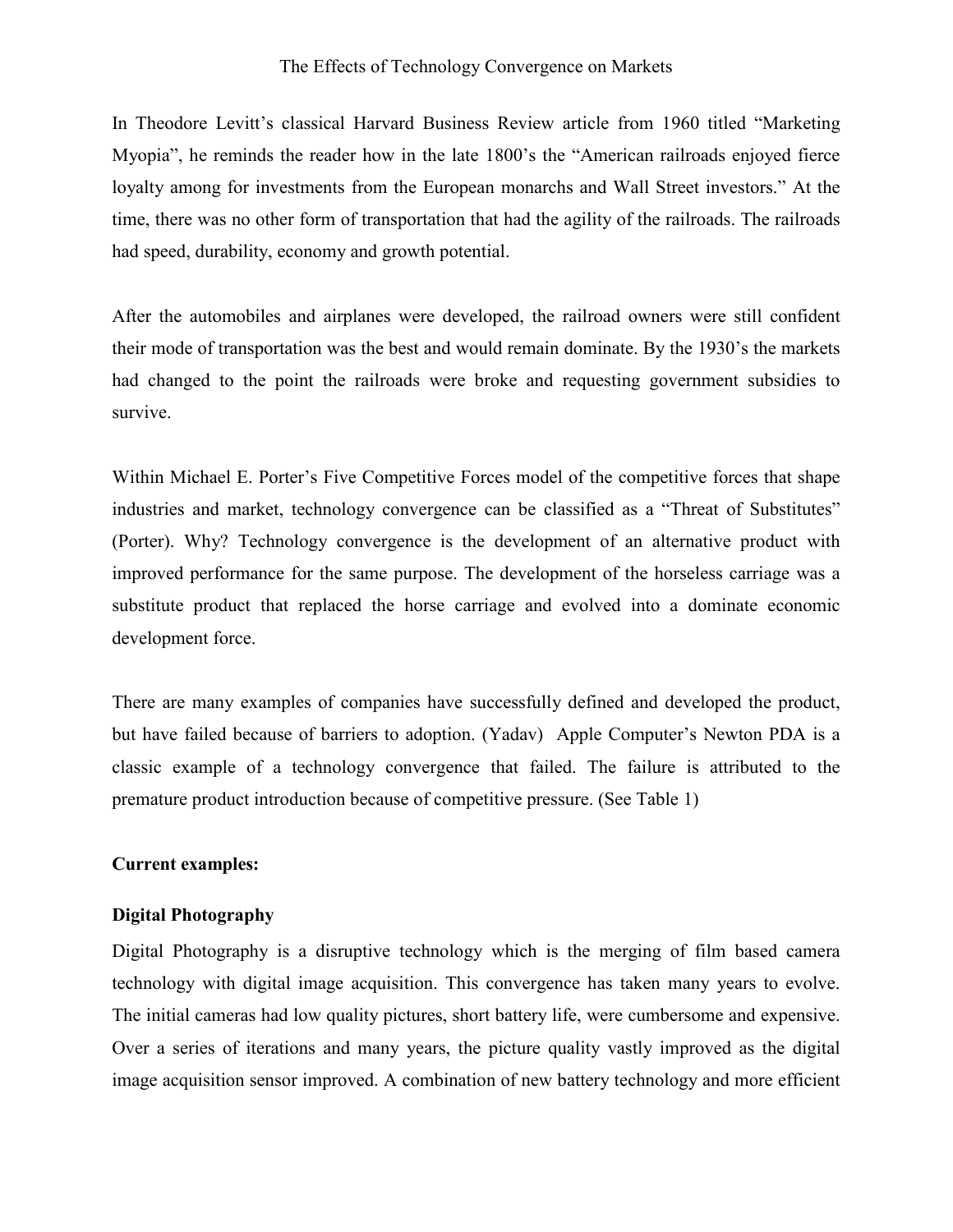electronics extended the battery life. Market specific designed micro-electronics help reduce the size and cost of the cameras.

This market was also vastly help with the advent of the low-cost PC and low-cost color ink jet printer. This permitted photographer to print very good quality pictures at the home. Both the PC manufactures and ink jet printer manufactures had revised their pricing model, which made them affordable to many more households.

This change in market dynamics marginalized both instant photography and film photography. It affected many companies which were once common house-hold names such as Polaroid, Kodak, Konica, Minolta and Fuji Film. The one of the first companies to significantly experience effects was Polaroid in the instant film business. Polaroid went into bankruptcy because of the significant loss of business attributed to its failing to transition to the new market paradigm. Kodak and Fuji Film had to redefine themselves to order to survive. Thru Kodak's long history they had migrated from cameras to film, which is a classic value-migration strategy. The film products moved from an enabler to the primary revenue generator for Kodak. (Moore) The 100 year old film market is going thru a major shift because of digital photography. Kodak has been experiencing 20-plus percent yearly of year decreasing revenues in the film business of the last several years. The decrease has been directly attributed to the speed which consumers and professional photographers have moved to digital photography. (Guerrera) If a company stayed strictly focused on value-migration products because of the amount of revenue generated, then it would lack the awareness to revise their strategy is a new technology convergence and may not be able to shift their focus in time to be effective in the new market.

Konica was the  $3<sup>rd</sup>$  largest film manufacturer. In 2003, because of the significant changes in the business model, Konica merged with Minolta and repositioned the merged company to focus on the major office equipment. All the companies that were focused on instant or film photography have had to massively restructure including closing film, photographic paper product facilities and discontinue manufacturing film based camera.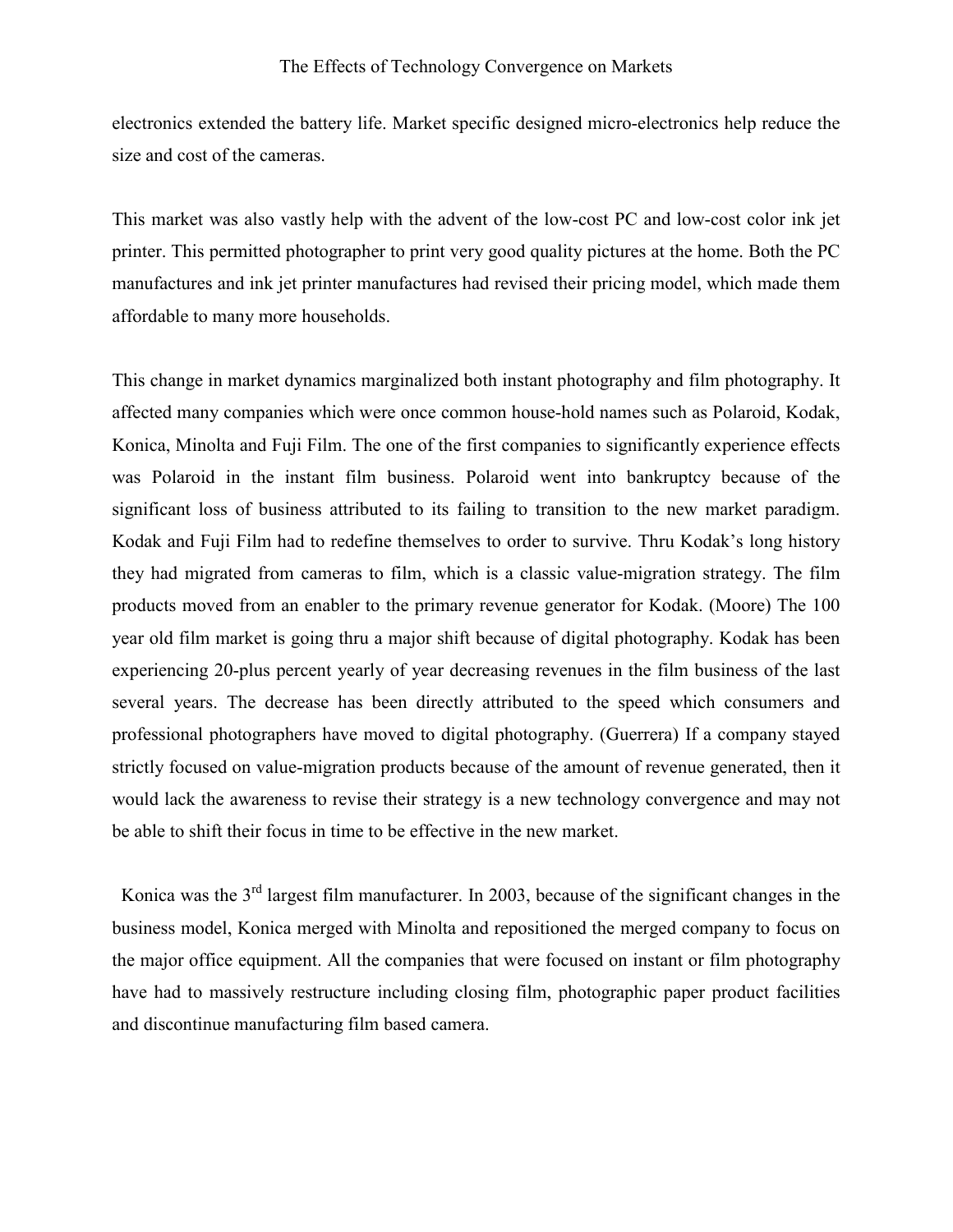### **Portable Music Players**

The portable consumer music players are a repeating example of technology convergence causing market disruption. The portable cassette player established the market niche for a portable music player which the user could select what music to play and when. This was different from a portable transistor radio, because the user now had an on-demand portable music player. The convergence was between the magnetic tape recording and microelectronics to create devices like the Sony Walkman cassette player. It was then followed on and disrupted by portable Compact Disk (CD) Player. One of it significant benefit was the CD was less susceptible to damage and had a better quality, longer lasting recording. The CD was also the first mass digitization of audio sound. Sony is currently experiencing a difficult finical period, which can be partial attributed to the fact it has yet to achieve a strong market position in MP3 player arena.

The next convergence which has significantly disturbed the markets for the portable cassette player and the portable CD player is the MP3 player. An MP3 player is the convergence of specially developed software algorithms and microelectronics to store and play back music files. The low-cost PC was a strong enabler for this market.

The MP3/iPod player market is also having an effect on the automotive industry. Because of the players have had such a societal impact, it is estimated that greater than 70% of the 2007 model year automobiles in North America and Europe will be equipped with specialized connectors to accommodate an MP3/iPod player. The automotive industry is considering it is entering a new "infotainment" era. (Wards)

Apple Computer was not the originator of the MP3 player category, but of several market changing approaches to portable music player market. One of the market changing approaches was the use of multi-side markets, where Apple has successfully developed iPod/ iTunes combination to provide the hardware and the service. As it developed the iPod, it also worked with the music publishing industry to gain licensing to sell the music to the customers. This permitted Apple to control the format and pricing to the customer along with a continued revenue stream once the player was sold. (Silverthorne)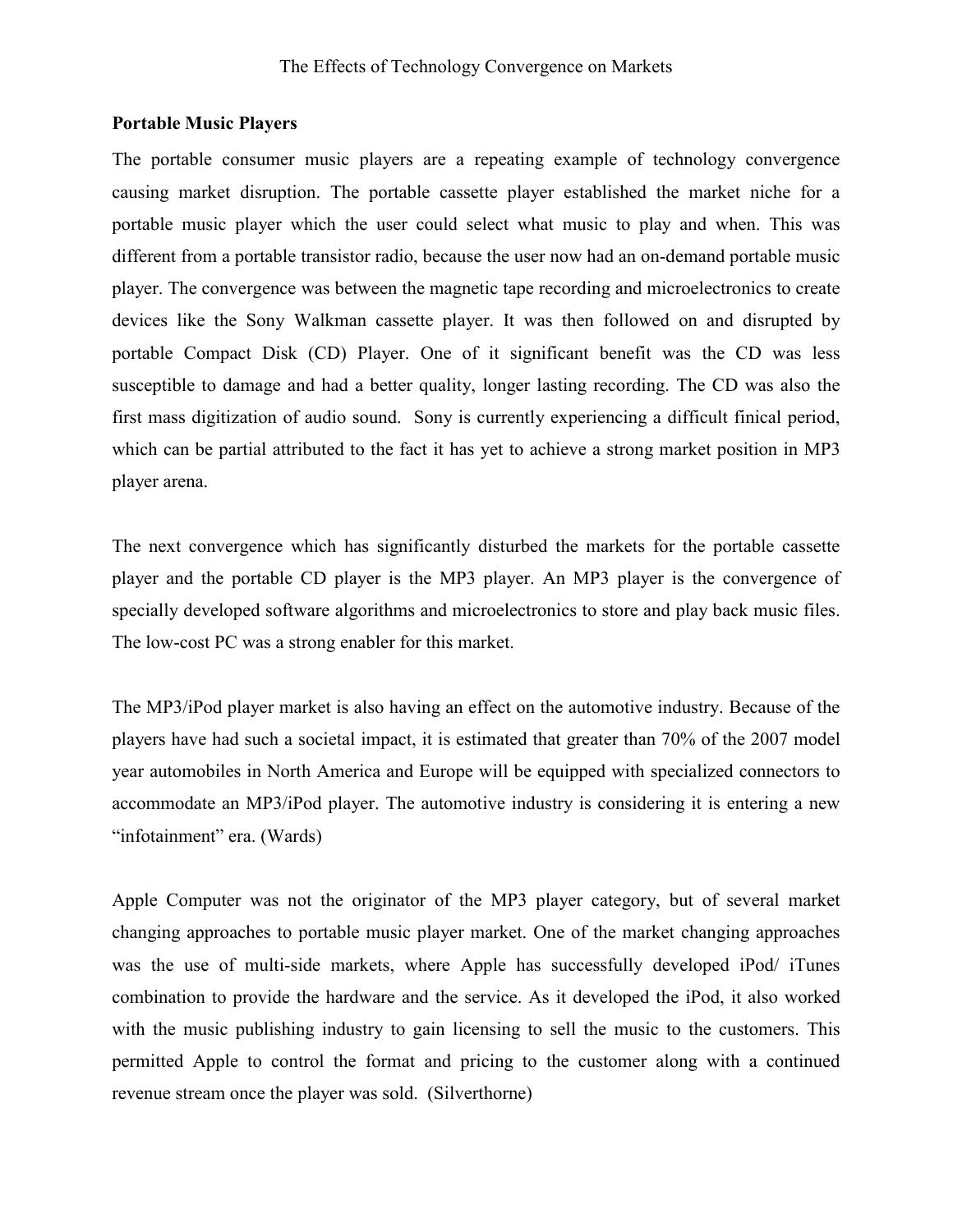Another one of Apple's market changing approaches was the addition of video to it iPod. This addition with the use of enhancement innovations, Apple has moved the player from strictly a music player to a device which can be used to play videos and is work with the movie studios on agreements for film downloads.

### **Technology Convergence in Medicine**

The medical products industry has repetitively experienced technology convergence. The convergences have included some diagnostics imaging tools such as X-Ray technology, Ultrasonic imaging, and Magnetic Resonance Imaging to the more recently developed Quantum Dot Imaging. Point of care devices like blood test strips, optical blood glucose meters, followed by portable blood glucose meters are additional examples of medical products technology convergence. (Wilkinson)

One of the product families created by the convergence of piezoelectric material science, microelectronics and computer image processing was ink jet printing, another was ultrasonic imaging. Ultrasonic imaging is an excellent example of technology convergence which has benefited the human and animal health. It is a non-invasive method at investigate various soft tissue organs such as the heart, liver, gallbladder and kidneys.

Ultrasonic imaging is most commonly associated with obstetric where it is used as a tool for monitoring and evaluating pregnancies. Early in a pregnancy, it is used for diagnostics and confirmation. As the pregnancy continues it is used determine gestational age and assess the fetal size. It is also used to detect multiple pregnancy and fetal malformations. One of its more controversial uses has been for gender selection, where individuals deciding to continue or terminate the pregnancy based on the fetal gender. As a new technology convergence comes into existence, society faces new ethical dilemma.

## **Technology Convergence in Sports**

Technology convergence has also created changes in sports. Some of the changes have been sublet, some have been more dramatic. With the combination of microelectronics and wireless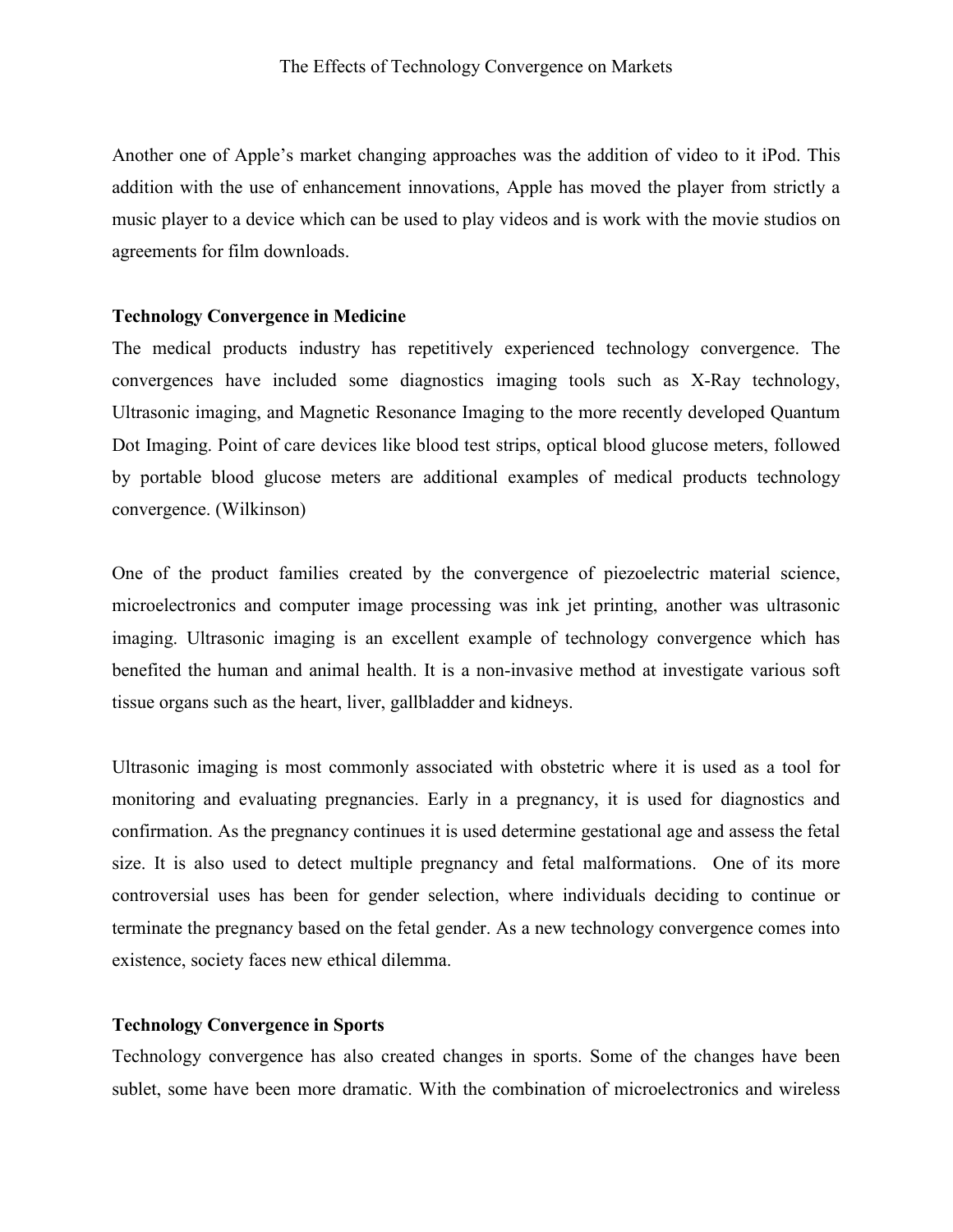#### The Effects of Technology Convergence on Markets

communications has made it common for football quarterbacks to have a wireless communications receiver embedded in their helmets.

It has also affected the sports fan. If they are going to be out for a night they have several options, they can record on a TiVo, VCR, or DVR. If they are going to out of their local area they can catch the Webcast of the game or listen to it a satellite radio station.

The convergence is also effecting the design of a proposed new baseball stadium for Oakland A's. The proposed stadium would be built in conjunction with Cisco Systems, a dominate company in network technology. Some of the concepts for the new stadium are based on using a wireless Personal-Area-Network (PAN) to provided addition services to sports fans attending the game. One of the proposed technologies is enabling game-day video to be viewed on a fan's mobile phone. The combination of a network technology company with a sports team to build a new stadium will affect the fan's experience at the stadium.

Apple's iPod Video has also developed an unexpected use within sports. Besides being used to play music while traveling or working out, within baseball they are being used as a tool for players to review scouting information. Pitchers are using them to review footage of opposing hitters prior to their next start against the hitter.

The Sporting Goods Manufacturers Association (SGMA) has recognized the effects which technology convergence is having on sports that the SGMA had its first conference that focused exclusively on sports and technology convergence in October of 2006. A focal area of the conference was how technology will create new opportunities in creating, producing, distributing and promoting sporting goods.

## **Technology Convergence in Industry**

Although not as glamorous as other marketing sectors, technology convergence has been a driving competitive force in the industrial sector. Within this sector, the term: "machine vision" is used to describe the uses of digital image acquisition with computation analysis to dynamically decide processing steps for production. The convergence of machine vision and robots has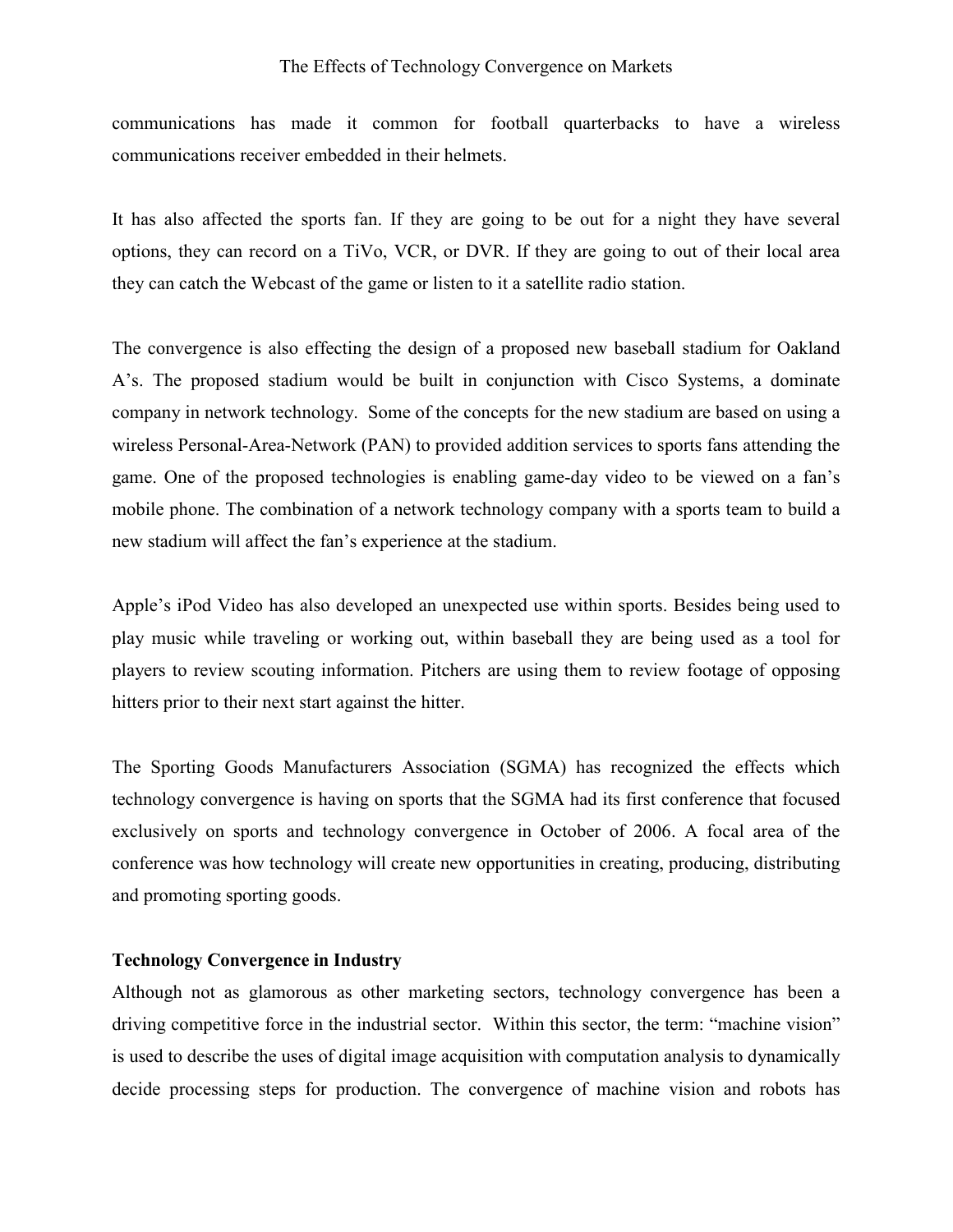enable robots to be used in application which were once considered to variable to be done with robots.

The convergence has expanded the use of robots from strictly repetitive tasks as transferring parts from point A to point B to more flexible tasks such as de-flashing a variety of parts coming off of different molding machines in a high product mix environment. When the injectedmolded part comes out of a mold, it has excess plastic at the seam of where the parts of the mold are joined. In a high product mix environment, it has traditionally been done with a cutting operation followed by a final grinding to remove the last bits of the excess plastic. Because of high product mix, it was not conducive to automation. (Zens) By integrating a robot and machine vision system with the water-jet cutter, the process was able to be automated and also address the high product mix. Some of the benefits of the convergence have been improved reliability, reduce cost and reduced variation.

## **Some markets on the verge of disruption**

An emerging technology convergence in the consumer market is High-definition Digital (HD) radio. It is the typical analog radio converged with the digital techniques similar to the ones used in high-definition TV. The current market is considered in its infancy. In May of 2006, it was estimated that there was only tens of thousand of installed radios in the market. (Winter)

A mature market, which people in the more economical developed countries take for granted, is the light bulb. The lighting industry is on the verge of a disruption from at least 2 technologies. One is the Compact Fluorescent Light bulb (CFL); the other is Light Emitting Diodes (LED). The two technologies are significantly more energy efficient and have a life 10 times longer than the current light bulb. As the two technologies are adopted, the demand for the basic screw-base light bulb will diminish as it moves to a declining technology. In these markets it is important for the manufacture to move to developing products based on the emerging technologies.

When looking at it from a classic markets verse product strategy matrix, most firms are very comfortable working in the domains of existing and new segments of the matrix, but are reluctant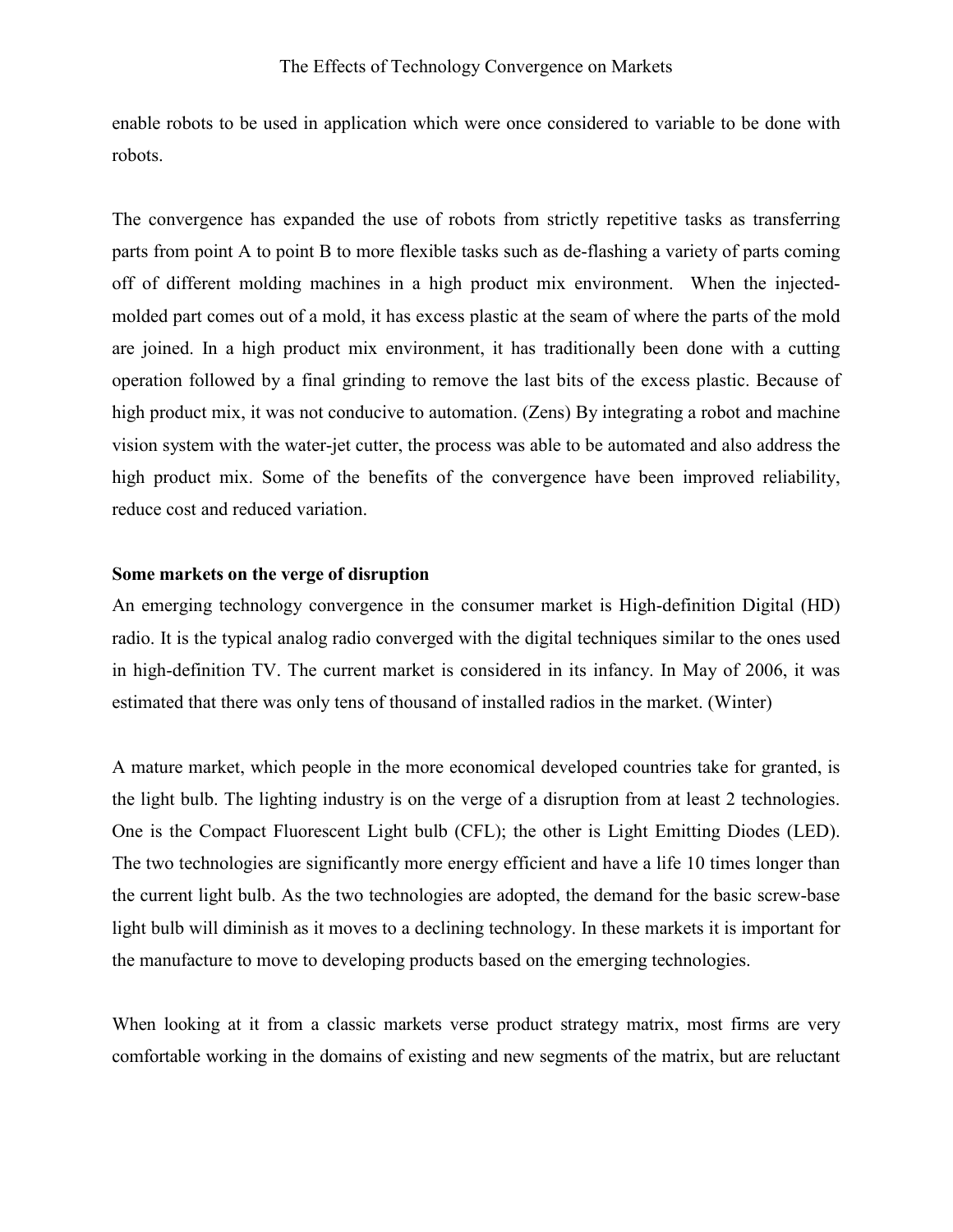to venture in the emerging segments of the matrix. (See Table 2: Markets verse Product Strategy) Technology Convergence is in the Emerging/New segments of the matrix.

## **Conclusion**

History has repeatedly shown it is vital for firms to focus some efforts on technology convergence and if a firm does not focus some of its efforts in this area, that the firm may not exist after a period of time. The time period could a few years to a decade or more if the market has a high amount of infrastructure requirements.

The converging technology will cause a threat of product substitutes to a firm. As the railroads experienced with the advent of the automobile and airplane or the film photography experienced with the advent of the digital camera. The longer the existing product has been around, the more entrenched the firm is with the product and it increase the difficulty in the firm moving to the new technology. These factors can be attributed to difficulties in financially justify initiating the move while the current market is mature but financially strong. It will become more difficulty for the firm the move once the market is in decline and the revenues to make the transition are no longer viable. It is critical for a firms' future existence to focus some efforts on technology convergence.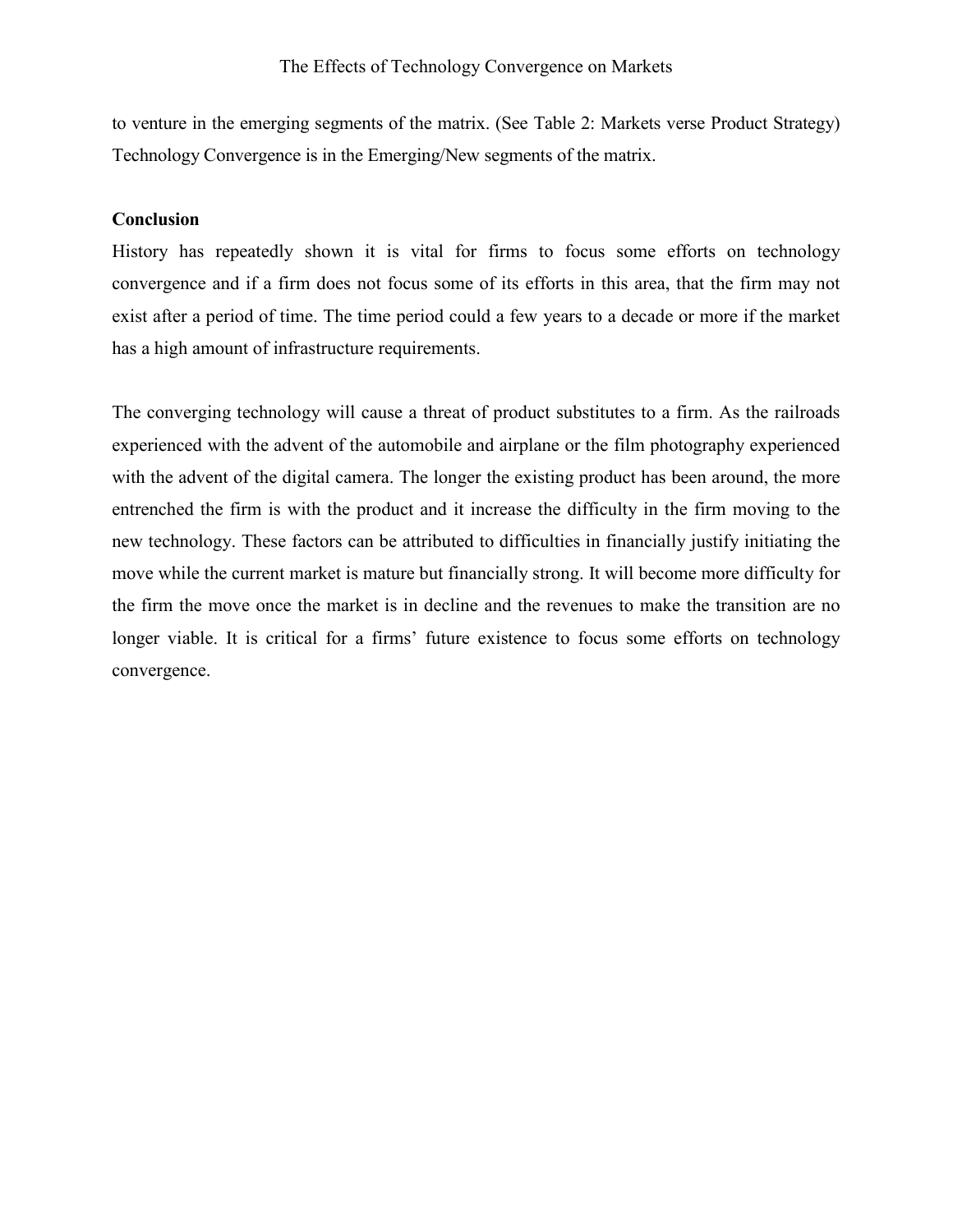## Bibliography

Briody, Dan, Technology convergence, InfoWorld, November 22,1999, pg 14

Cahill, Dennis J. and Robert M. Warshawsky, "The Marketing Concept: A Forgotten Aid for Marketing High-Technology Products", Journal of Consumer Marketing Vol. 10 No. 1, 1993 Pg 17-22.

Chang, Tung-lung, "Formulating adaptive marketing strategies in a global industry", International Marketing Review, Vol. 12 No. 6, 1995, pg. 5-18

Christensen, Clayton M., "The Innovator's Dilemma: When new technologies cause great firms to fail" Harvard Business School Press, Boston, MA, 1997

Easingwood, Chris and Anthony Koustelos, "Marketing High Technology: Preparation, Targeting, Positioning, Execution", Business Horizons, May-June 2000, pg 27-34

Guerrera, Francesco, "Kodak refocuses on Digital Age" Financial Times, November 29, 2006, pg 11

Levitt, Theodore, "Marketing Myopia", Harvard Business Review, September-October 1975, reprint of article originally published in 1960. pg 27

Moore, Geoffrey A., "Dealing With Darwin, How Great Companies Innovate at Every Phase of Their Development" Portfolio, Penguin Group, New York, NY, 2005

Pack, Thomas, "A Convergence of TV and Computers?" Information Today, February 2005, p23

Prahalad, C.K. and Venkatram Ramaswamy, "The New Frontier of Experience Innovation", MIT Sloan Management Review, Summer 2003, Pg 12 - 18

Porter, Michael E., "How competitive forces shape strategy", Harvard Business Review, March-April 1979, Vol. 57, No. 2, pg 137-145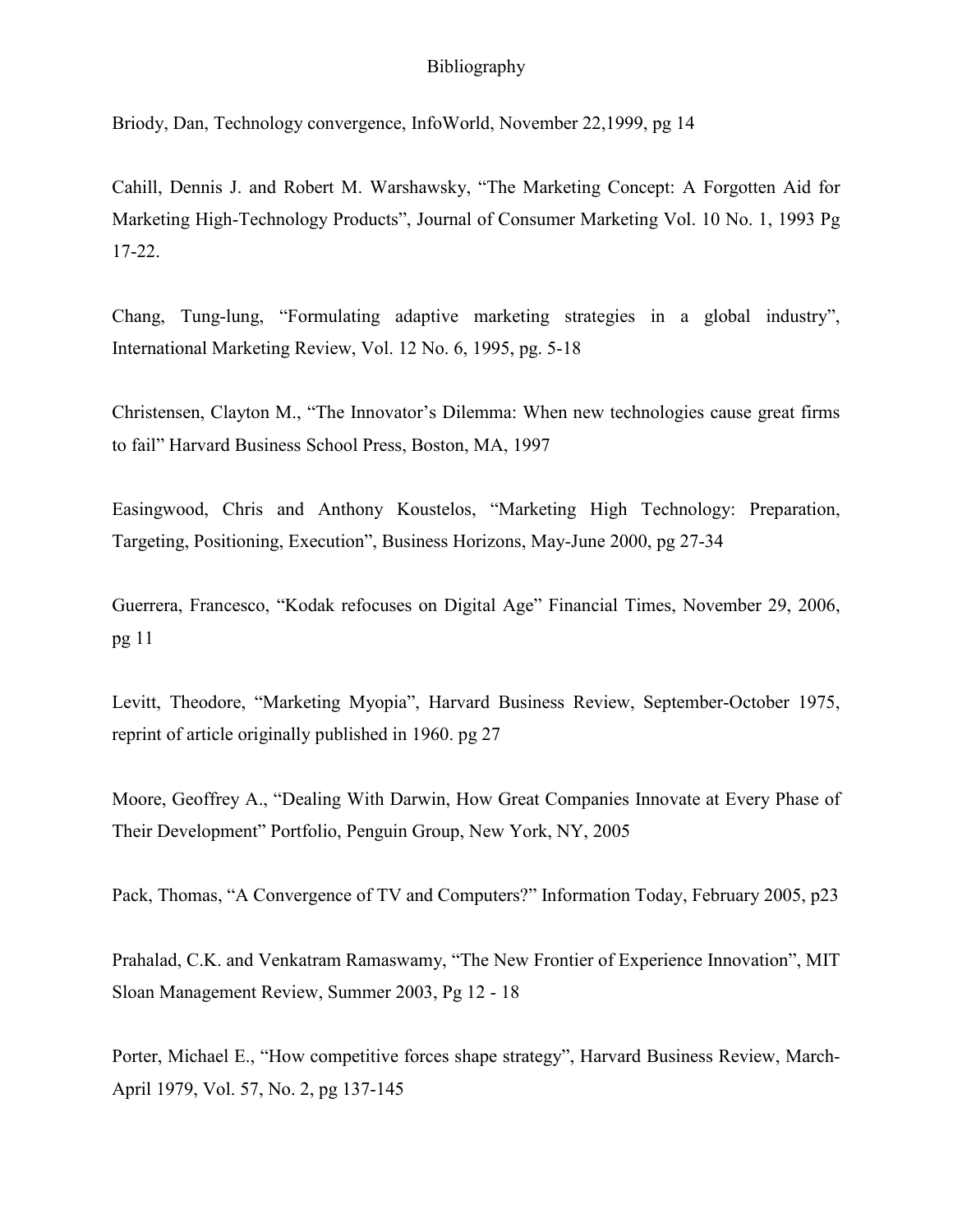## Bibliography

Rosen, Jacob and Blake Hannaford, "Doc at a distance", IEEE Spectrum, October 2006, pg. 34- 39

"SGMA's Sports + Technology Convergence" -show brochure, Accessed via www.sgma.com website on October 3, 2006

Siegel, Richard A. Sten-Olof Hansen, and Lars H. Pellas, "Accelerating the Commercialization of Technology: commercialization through co-operation", Industrial Management & Data Systems, Vol. 95 No. 1 1995, pg. 18-26

Silverthrone (3), Sean, "New Research Explores Multi-Side Marketing: Q&A with Andrei Hagiu" Harvard Business School – Working Knowledge for Business Leader, March 13, 2006 Accessed via www.hbs.edu website on October 26, 2006

Taylor (2), Paul, "A challenge to iPod's cool label", Financial Times, August 18, 2006, pg 5

Van Duyen, Aline, "Apple looks set to start film download site", Financial Times, September 11, 2006, pg 13

Ward's AutoWorld, Reinventing In-Vehicle Infotainment", Ward's AutoWorld, September, 2006, pg 21

Wilkinson, Dr. J. Malcolm, "Cultivate Technology Convergence for Product Innovation", Medical Device Technology, Vol. 17, No. 3, April 2006, p34, Accessed via LexisNexis Academic

Wind, Yoram, and Vijay Mahajan, "Convergence Marketing" Journal of Interactive Marketing, Vol. 16 No. 2, Spring 2002 Pg 64 -79

Winter, Drew, "Almost Ready for Prime Time", Ward's AutoWorld, May 2006, p 28 - 29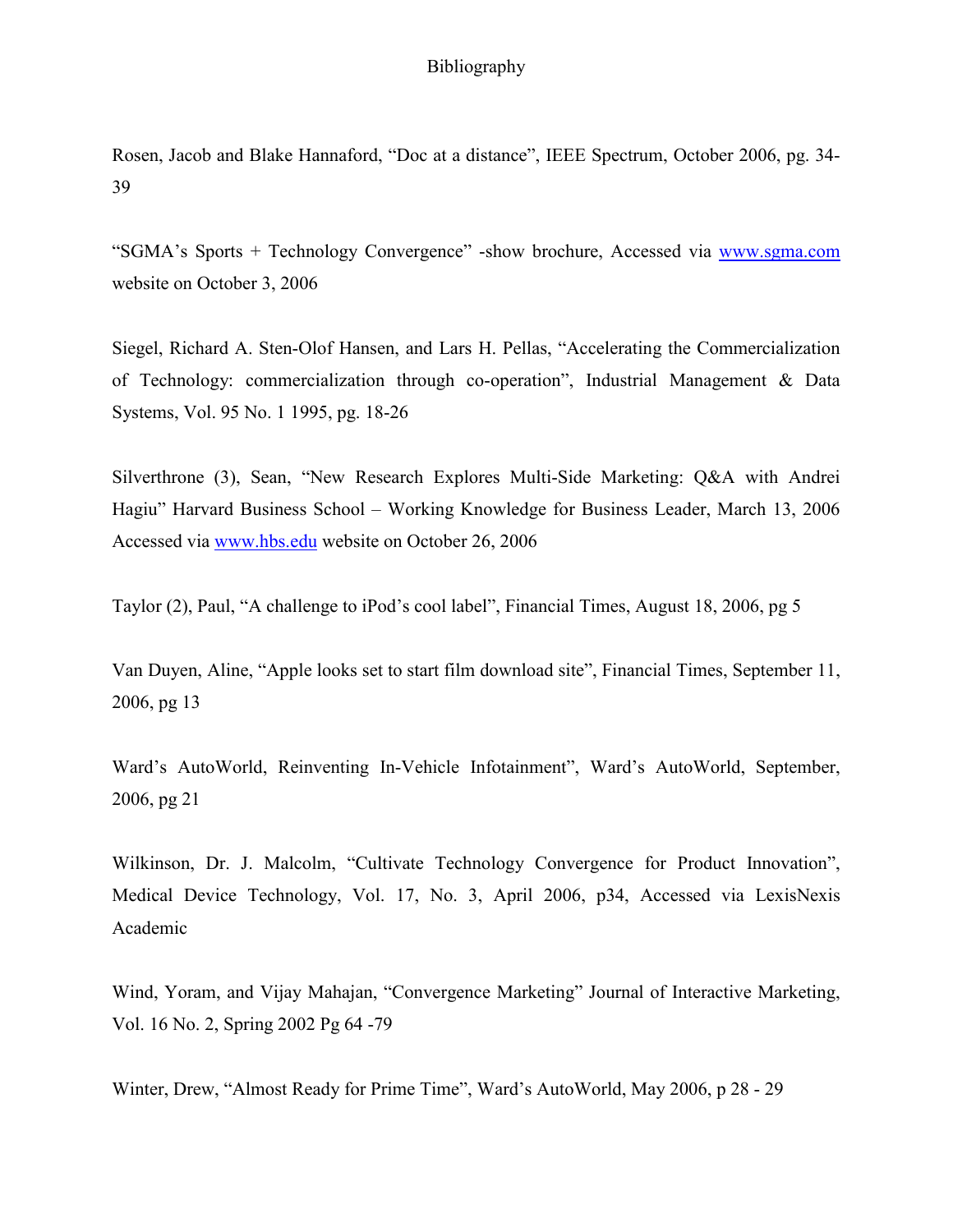# Bibliography

Yadav, Naveen, Sanjeev Swami, and Prosanto Pal, "High Technology Marketing: Conceptualization and Case Study", Vikalpa, Vol. 31 No. 2 April-June 2006, pg 57-74

Zens, Richard, "Vision-guide robot system trims parts", Vision Systems Design, August 2006, p  $37 - 41$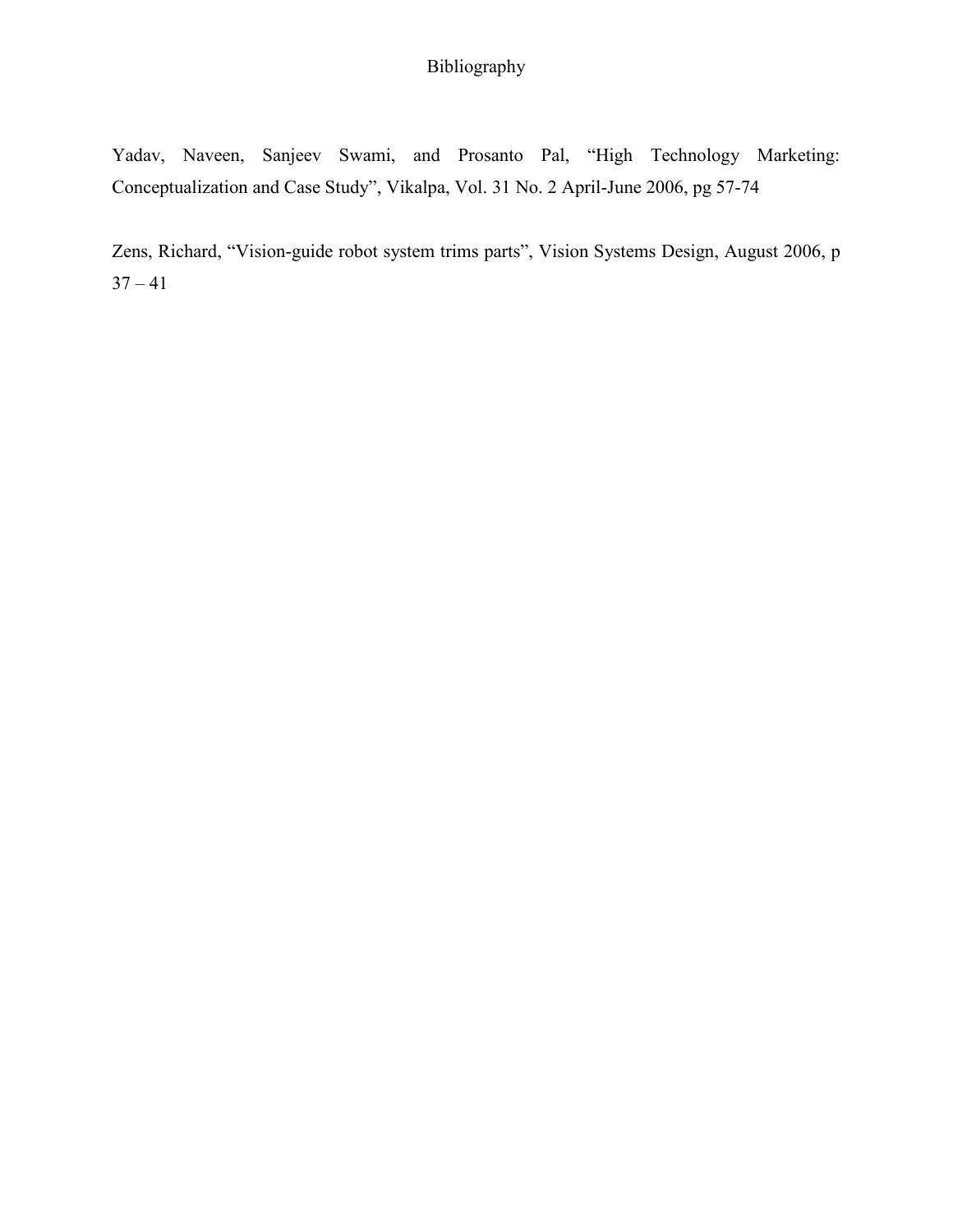Appendix A



Figure 1 – (Source: Moore - 2005)



Figure 2